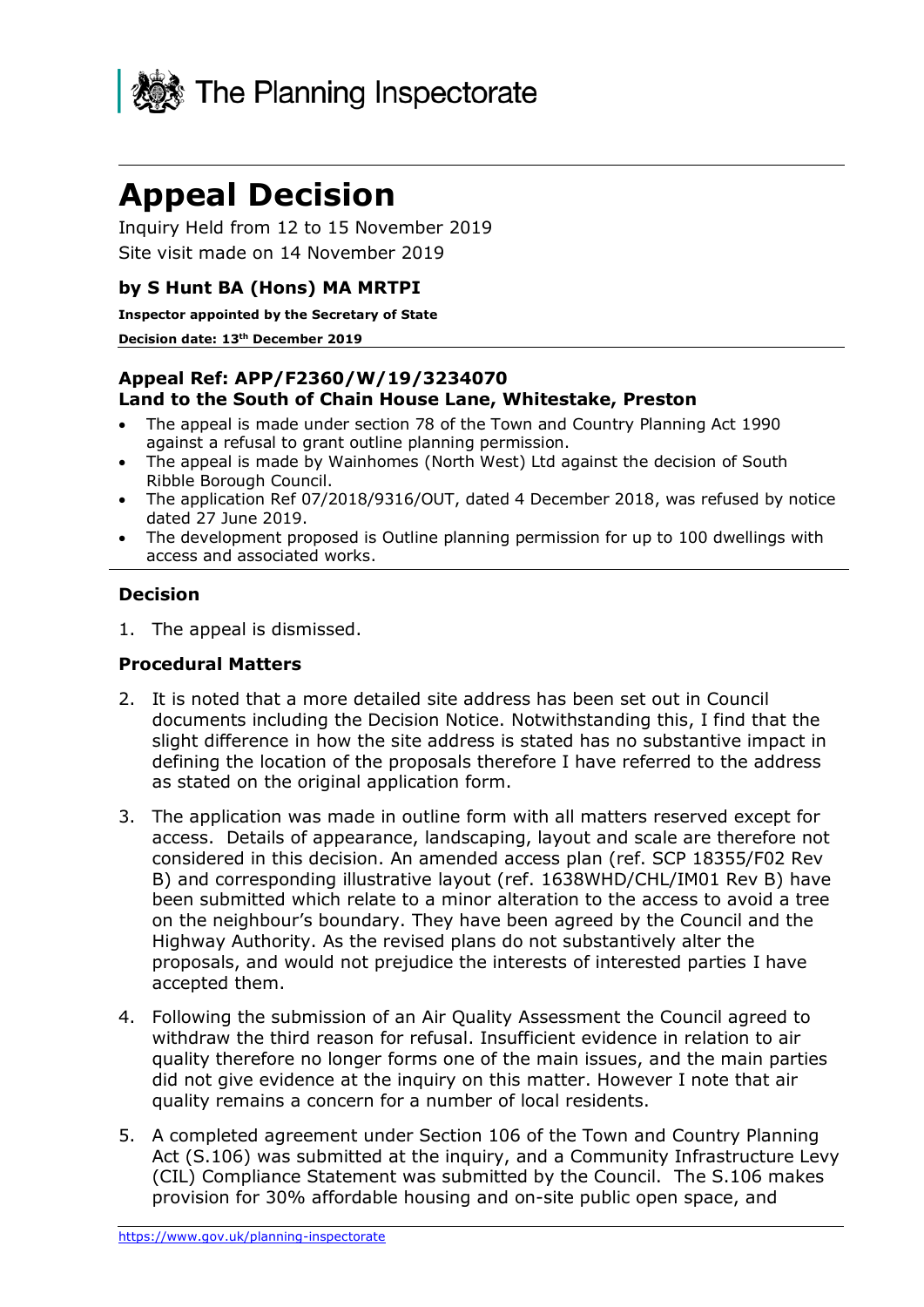contributions to off-site play space, mobile speed indicator devices, cycle lockers at a local railway station, and travel plan monitoring. I am satisfied that the agreement would accord with the tests set out in the Community Infrastructure Levy Regulations and have had regard to its' provisions in the consideration of this appeal.

### **Main Issues**

6. The main issues in this appeal are:

- i) The South Ribble Borough Council housing requirement and whether a five year supply of deliverable housing land can be demonstrated by the Council; and
- ii) Whether the proposed development would prejudice the Council's ability to manage the comprehensive development of the wider area of safeguarded land within which the appeal site is located, with particular regard to policy G3 of the South Ribble Local Plan 2015.

#### **Reasons**

- 7. Section 70(2) of the Town and Country Planning Act 1990 requires regard to be had to the provisions of the development plan, so far as material to the application, and to any other material considerations. Section 38(6) of the Planning and Compulsory Purchase Act 2004 provides that if regard is to be had to the development plan for any determination then that determination must be made in accordance with the plan unless material considerations indicate otherwise. The National Planning Policy Framework (the Framework) is such a material consideration.
- 8. The development plan for the area comprises the Central Lancashire Core Strategy (CS), adopted in July 2012, and the South Ribble Borough Council Local Plan (SRLP), adopted in July 2015. The appeal site forms part of a larger site *S3: South of Coote Lane, Chain House Lane, Farington* which is identified as Safeguarded Land on the adopted Policies Map. Policy G3 of the SRLP, in relation to safeguarded land, is the only policy cited in the two remaining reasons for refusal. Policy 4 of the CS is also directly of relevance in relation to the housing requirement and calculation of the five year housing land supply.

## *Housing Requirement*

- 9. Policy 4 of the 2012 CS sets out the housing requirement for the three Central Lancashire authorities; Preston, South Ribble and Chorley, which form one Housing Market Area (HMA). A figure of 417 dwellings per annum (pa) is specified for South Ribble at part (a) of the Policy, and parts (b) to (d) relate to review of housing delivery performance, and ensuring that a five year supply and sufficient housing land is identified by site allocations. Related to this, the Appellant's evidence refers to Appendix D of the CS and Appendix 7 of the SRLP which set out the performance monitoring framework, specifically those performance indicators which relate to the housing requirement. The supporting text to Policy 4 of the CS explains that the housing figures stem from the now revoked 2008 Regional Spatial Strategy (RSS). I note that the evidence for those figures dates from several years earlier (2003).
- 10. Paragraph 73 of the Framework requires local planning authorities to identify and update annually a supply of specific deliverable sites sufficient to provide a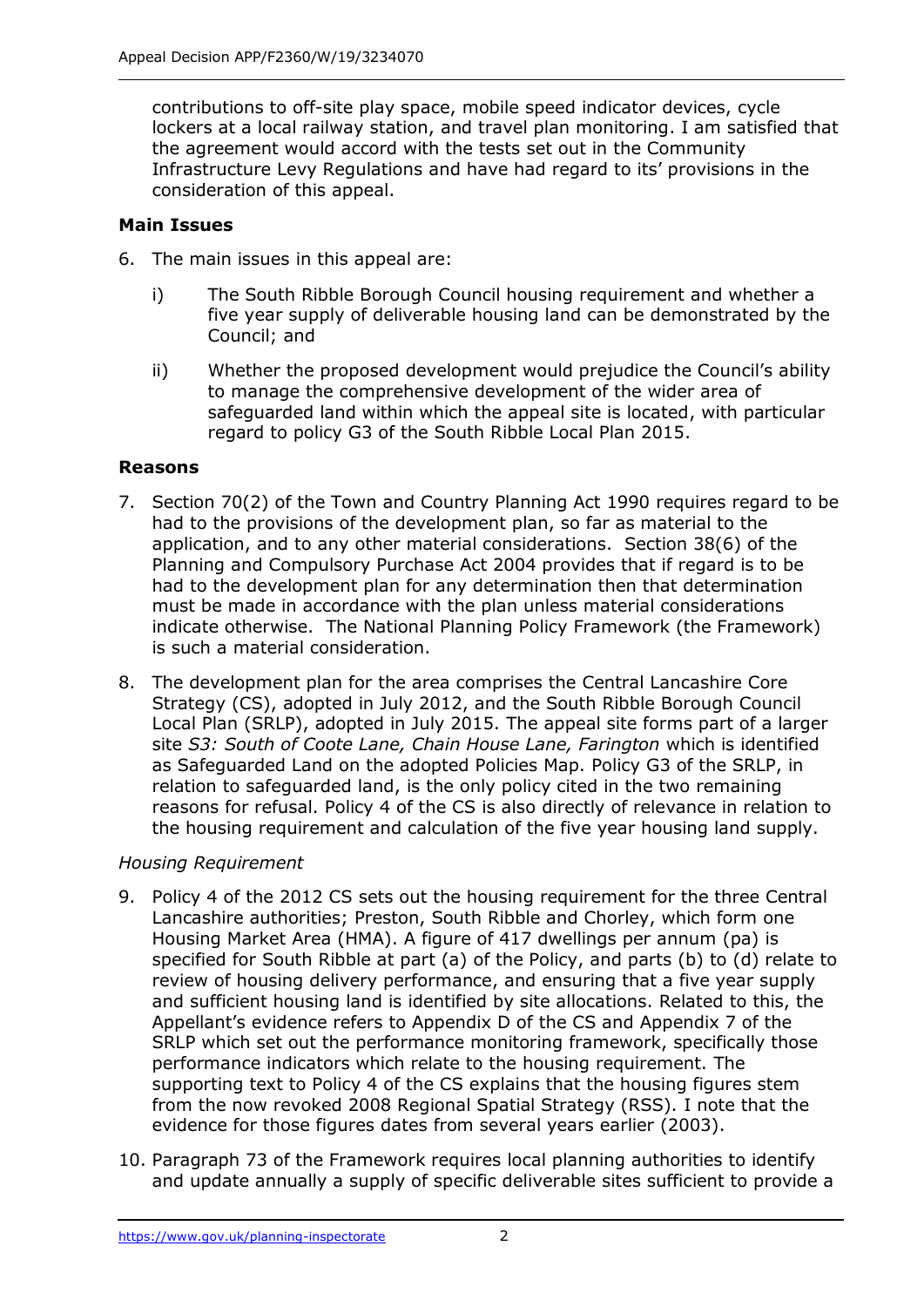minimum of five years' worth of housing against their housing requirement set out in adopted strategic policies, or against their local housing need where those policies are more than five years old. There is no doubt that the strategic policies within the 2012 CS are more than five years old.

- 11. Footnote 37 to paragraph 73 gives the proviso '*Unless these strategic policies have been reviewed and found not to require updating'*. The footnote also clarifies that where local housing need is used as the basis for the assessment, the standard method should be used for calculating the supply, as set out in national planning guidance.
- 12. A key point of dispute in this appeal relates to whether such a review of strategic policies has taken place, and therefore whether the figure in Policy 4 of the CS should continue to be used to calculate the five year housing land supply in the Borough. The Council's evidence suggests that the standard method should now be used instead, at 206 dwellings pa (216 pa with the 5% buffer confirmed by the Housing Delivery Test). South Ribble's 2019 Housing Land Position Statement (HLPS) gives both scenarios<sup>1</sup>.
- 13. The differences between the two methods of calculating the requirement, and the main parties' positions on the housing land supply is summarised in the table below.

|                                              | <b>2012 Core Strategy</b><br>Policy 4 |                                  | <b>2019 Standard Method</b> |                               |                                            |
|----------------------------------------------|---------------------------------------|----------------------------------|-----------------------------|-------------------------------|--------------------------------------------|
| <b>Annual</b><br>Requirement                 | 417                                   |                                  | 216                         |                               |                                            |
|                                              | <b>Appellant</b>                      | <b>Council</b><br>(2019<br>HLPS) | <b>Appellant</b>            | <b>Council</b><br>(2019 HLPS) | <b>Council</b><br>(at start of<br>inguiry) |
| <b>Deliverable</b><br>housing land<br>supply | 3.24 years $  5.96$                   | years                            | N/A                         | $18.5$ years                  | 17.8 years                                 |

14. In 2016-17 a joint Strategic Housing Market Assessment 2 (SHMA) was produced which identified an Objectively Assessed Need (OAN) for the three Central Lancashire authorities in the HMA. This totals of 1,184 dwellings pa, with 440 dwellings pa for South Ribble. The three authorities subsequently published a Memorandum of Understanding<sup>3</sup> (MOU) which set out that the CS housing requirement figures in Policy 4 should be retained for a number of reasons<sup>4</sup>. The dispute between the parties in relation to the housing

 $\overline{a}$ 

<sup>1</sup> CD 6.1 – South Ribble Housing Land Position Statement 2019

<sup>2</sup> CD 6.8 – Central Lancashire Strategic Housing Market Assessment (September 2017)

<sup>&</sup>lt;sup>3</sup> CD 6.9 - Joint Memorandum of Understanding and Statement of Co-operation relating to the provision of housing land (September 2017)

<sup>4</sup> CD 6.9 MOU paragraph 5.10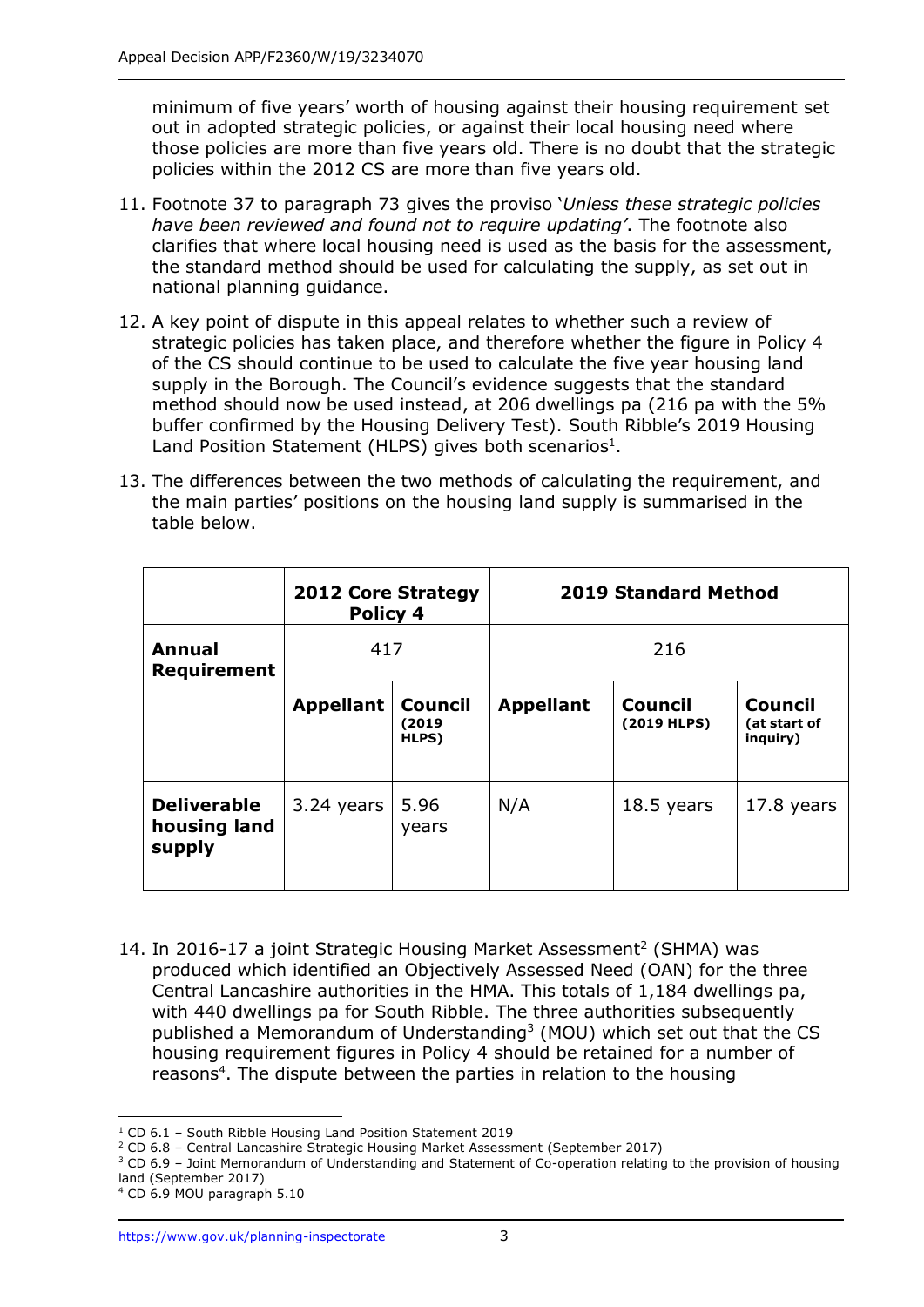requirement principally revolves around whether the publication of the MOU in 2017 constituted a review for the purposes of footnote 37 to paragraph 73 of the Framework.

- 15. Mrs Harding suggested that this could not constitute a review because there was no public consultation on the 2017 MOU. The MOU is not a development plan policy document, and I am not aware of any guidelines for its production, consultation and adoption. Even so, I would agree that consultation would be a proportionate ingredient of a review, and that it would assist in ensuring that such a document is fit for purpose.
- 16. There is limited evidence before me to support this and Mrs Harding's further contention that the whole of Policy 4 was not reviewed; i.e. the SHMA only relates to part (a) in relation to the figures. Nonetheless, it does provide me with further doubt about whether the MOU and SHMA process leading up to it constituted a full review.
- 17. I acknowledge the Appellant's reference to page 21 of the 2019 HLPS which, when referring to the MOU, states '*This could be considered to have been a review of the policy in terms of footnote 37 of the NPPF'*. To my mind the word 'could' also raises an element of doubt, and highlights that the situation is by no means clear cut. Mr Pycroft asserted that whilst the MOU alone may not have been a review of CS Policy 4 it was the outcome of the production of the SHMA, and the entire process constituted a review. I do not agree for the following reasons.
- 18. The SHMA is not a review of policy but part of the evidence base for a future review of the plan. I have regard to paragraph 1.2 of the SHMA which states: '*The SHMA does not set housing targets. It provides an assessment of the need for housing across the functional Housing Market Area (HMA), making no judgements regarding future policy decisions which the Councils may take'*.
- 19. Mr Pycroft's evidence also refers to a 2016 report to the Central Lancashire Strategic Planning Joint Advisory Committee<sup>5</sup> (JAC). To my mind the paragraphs he refers to simply inform members of the JAC that the fifth anniversary of the CS is approaching, and that Government guidance requires plans and policies to be reviewed. On reading the report as a whole, it also informs members that the main purpose of the SHMA is to ensure the Councils had a full objectively assessed need (FOAN) in accordance with paragraph 47 of the former 2012 Framework. This is also evident in a subsequent report to the JAC in March 2017<sup>6</sup> which sets out that the FOAN is an evidence figure, not policy. Indeed, I note that CS Policy 4 is not specifically mentioned in either of these reports and references to 'review' are in the context of a future review of the  $CS^7$ .
- 20. I have also had regard to the Brindle Road decision<sup>8</sup> where the Inspector was not convinced that the MOU was a review, although I note the basis on which these comments were made as highlighted by the Appellant. In view of the above, and the inconclusive evidence supplied by the Council regarding lack of

 $\overline{a}$ 

<sup>5</sup> Ben Pycroft Proof of Evidence paragraph 7.39-7.41 & Appx BP2-H : Report to Central Lancashire Strategic Planning Joint Advisory Committee 27 June 2016 – Paragraph 19

<sup>6</sup> Ben Pycroft Appx BP2-I : Report to Central Lancashire Strategic Planning Joint Advisory Committee 2 March 2017 <sup>7</sup> As above - Paragraphs 20 and 22

<sup>8</sup> CD 7.11 – APP/F2360/W/18/3198822 Land off Brindle Road, Bamber Bridge, Preston PR5 6YP (paragraph 41)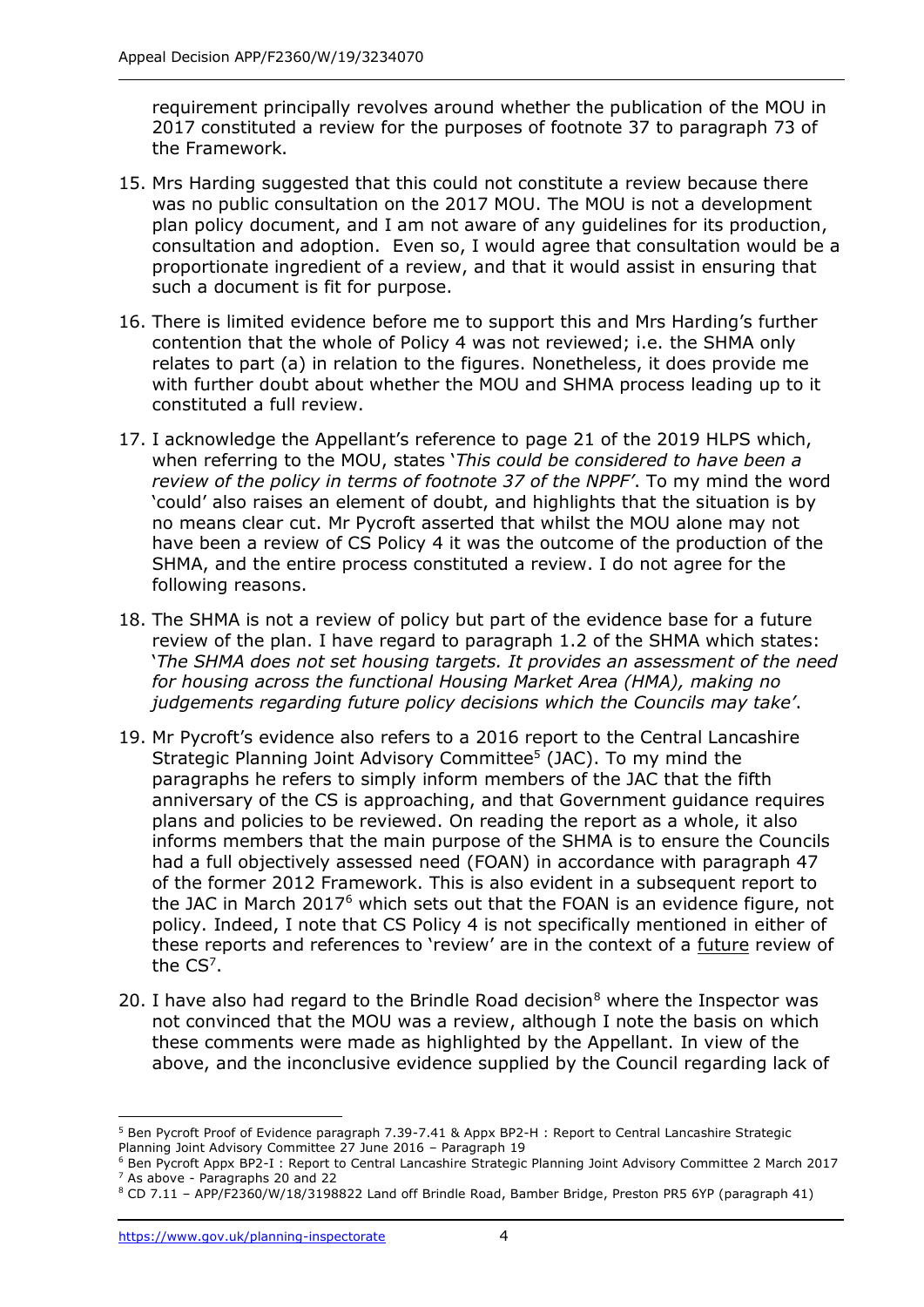consultation and review of the whole policy, I do not consider that the SHMA process constituted a review of Policy 4.

- 21. I acknowledge that both Preston and Chorley currently use the CS housing requirement in decision making and in their most recent Housing Land Position statements<sup>9</sup>. Whilst I do not have the benefit of direct evidence from Preston and Chorley Councils, I have had regard to the evidence produced by Mr Pycroft and it seems to me that there are various other reasons, not solely relating to the MOU, that they continue to use the CS figures and consider that a review of Policy 4 has taken place.
- 22. The Preston City Council press release<sup>10</sup> does not specifically refer to the MOU, instead it refers to the costs associated with defending two recent appeal decisions in their area which concluded that Preston did not have a five year supply of housing. I cannot make any conclusions on this as those decisions are not in the evidence before me. Preston's latest housing land position statement (HLPS)<sup>11</sup> also refers to those appeal decisions (at paragraph 1.6), and draws attention to the Preston Local Plan examination where it was agreed that that there was no requirement to reconsider the Objectively Assessed Need. Mr Pycroft pointed out paragraph 1.9 of the HLPS $^{12}$  in relation to the MOU. However, to my mind this suggests uncertainty given the punctuation of 'review' (in single quotation marks).
- 23. Preston's HLPS goes on to explain at paragraph 1.10 that its' OAN resulting from the SHMA is *lower* than the CS requirement, and it seems to me that this was a factor in the aforementioned appeal decisions. This contrasts to the situation in South Ribble, where the OAN was calculated to be very similar (and slightly higher) to the existing CS requirement.
- 24. Chorley's 2019 housing supply statement also applies the CS requirement figure but does not refer to the MOU in doing so. Mr Pycroft's evidence<sup>13</sup> in relation to a recent appeal (Carrington Road $^{14}$ ) gives further explanation; their reasoning for continuing to apply the CS requirement was that it was reviewed as part of the examination of the Chorley Local Plan in 2015. I also have regard to a very recent Chorley planning committee report in relation to a resubmission of a previously dismissed appeal at Pear Tree Lane<sup>15</sup>, where Chorley set out their reasons as to why they consider CS Policy 4 is not out-ofdate.
- 25. It seems to me that the reasoning taken by Chorley and Preston for their use of the CS figure is specific to those Councils and does not necessarily directly apply to the South Ribble situation. In view of this, I am not satisfied that the evidence demonstrates that they are applying the CS figure for the reason that the MOU (and SHMA process) constituted a review.
- 26. It has also been put to me by the Council that the 2017 MOU has been overtaken by events, i.e. a 'significant change' has taken place. Paragraph 33

-

<sup>9</sup> Ben Pycroft Appx BP2-D : Preston Housing Land Position 2019; BP2-F Chorley Five Year Housing Supply Statement 2019; BP2-J Preston City Council press release 22.01.19; and Additional Document 11 – Chorley Planning Committee Report 12 November 2019

<sup>&</sup>lt;sup>10</sup> Ben Pycroft Appx BP2-J : Preston City Council press release 22.01.19

<sup>&</sup>lt;sup>11</sup> Ben Pycroft Appx BP2-D : Preston Housing Land Position 2019

<sup>&</sup>lt;sup>12</sup> Ben Pycroft Proof of Evidence paras 7.28 and 7.30

<sup>&</sup>lt;sup>13</sup> Ben Pycroft Appx BP2-G : Chorley Council appeal statement Carrington Road APP/D2320/W/3228123

<sup>14</sup> CD 7.19 Carrington Road APP/D2320/W/3228123

<sup>&</sup>lt;sup>15</sup> CD 7.21 Pear Tree Lane APP/D2320/W/17/3173275 and Additional Document 11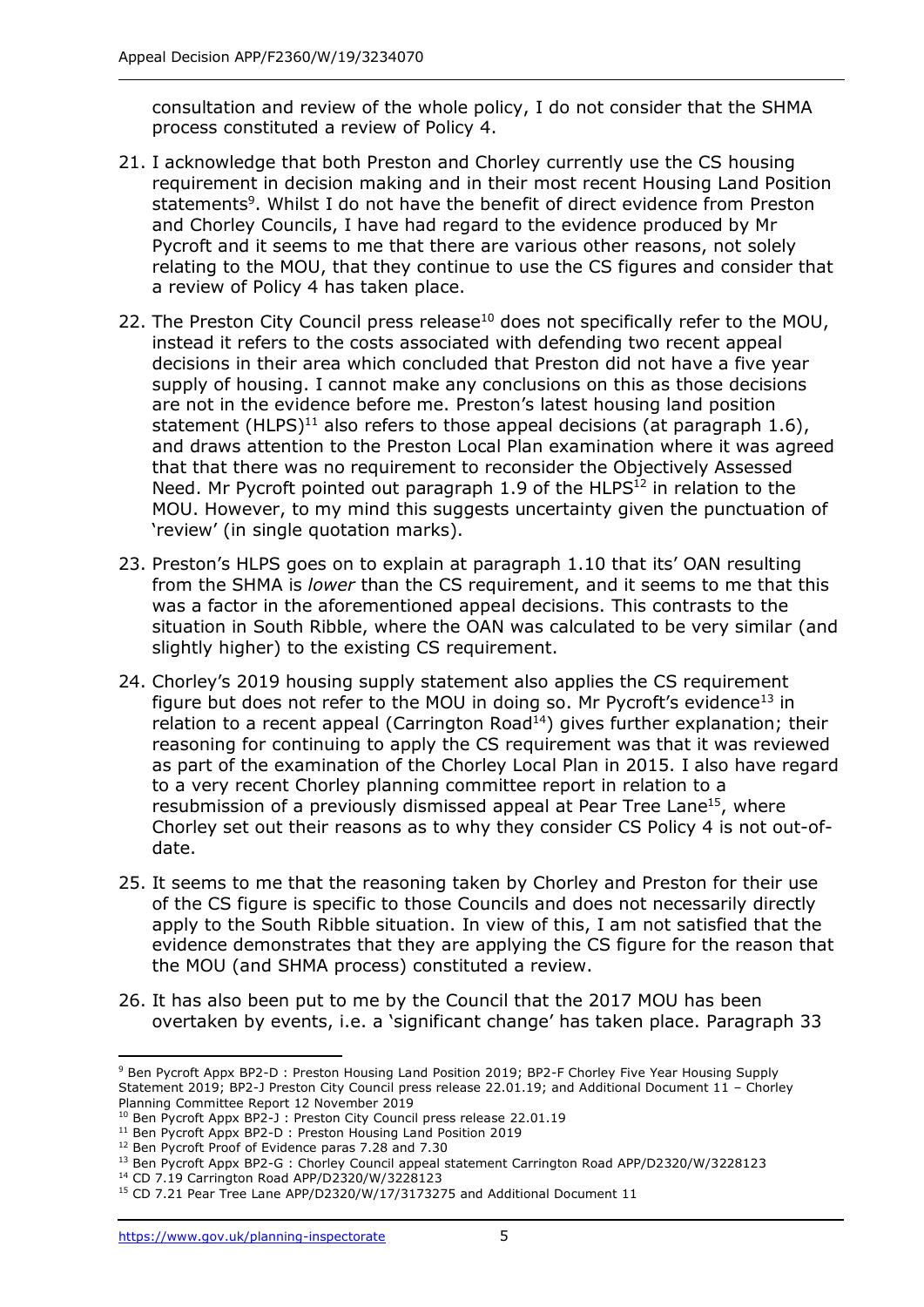of the Framework requires local authorities to update relevant strategic policies at least once every five years if their applicable local housing need figure has changed significantly. 'Significantly' is open to interpretation; and moreover the Framework does not specify whether such a change in the figure is positive or negative.

- 27. Paragraph 062 of the Planning Practice Guidance (PPG) on plan making<sup>16</sup> gives guidance on review of policies, stating that where a review was undertaken prior to publication of the Framework in 2018 but within the last 5 years, then that plan will continue to constitute the up-to-date plan policies unless there have been significant changes in circumstances. There is a difference in interpretation of the guidance between the main parties.
- 28. The 2017 MOU was produced prior to the publication of the 2018 Framework. The PPG is not explicit in that it only refers to a significant change as being an existing figure that is significantly below the number generated using the standard method. I agree with the Council that the wording of paragraph 062 does not necessarily discount a situation where the existing plan figure is significantly *above* the number generated using the standard method, as is the case in South Ribble. This therefore adds little to the Appellants argument that a review of the CS has taken place.
- 29. The 2017 MOU itself sets out review arrangements at section 7; no less than every three years and when new evidence that renders the MOU out-of-date has emerged. Such a review of the MOU is currently taking place. A 2019 Draft MOU<sup>17</sup> relating to the provision and distribution of housing land has been recently produced by the Central Lancashire authorities. This follows a Housing Study<sup>18</sup> which has informed a proposed interim position in advance of the adoption of the new Local Plan for Central Lancashire.
- 30. I was presented with a copy of a report to the Council's cabinet<sup>19</sup> at the start of the inquiry which seeks approval for agreement to the new MOU. A short consultation period had commenced on the MOU at the time of the inquiry and it is understood that the responses would then be reported to Full Council. There was some discussion about the status of these documents and the weight to be attached to them.
- 31. They are not policy documents and they are in draft form; therefore they do not currently formally represent the interim position on housing requirements for Central Lancashire. I note this stance has been recently taken by Preston City Council<sup>20</sup>. I also accept that the 2019 Housing Study does not consider a review of the CS figures; it only considers the Standard Method calculation of housing supply and a re-distribution between the three authorities.
- 32. It is necessary for the completion of consultation and a final version of the MOU to be subsequently formally adopted by all three authorities before more certainty can be attached to its figures. It sets out a yearly requirement of 334 dwellings per annum (pa) for South Ribble. The Appellant has questioned the

j

<sup>16</sup> Reference ID: 61-062-20190315

<sup>&</sup>lt;sup>17</sup> Additional Document 2 : Draft Memorandum of Understanding and Statement of Co-operation relating to the provision and distribution of housing land (December 2019)

 $18$  Additional Document 1 : Central Lancashire Housing Study by Iceni Projects Limited on behalf of Chorley, Preston and South Ribble (October 2019)

<sup>19</sup> Additional Document 3 : Report to Cabinet 13 November 2019

<sup>&</sup>lt;sup>20</sup> Late document 7 Emery Planning Statement on Revised MOU Appx 2: Preston City Council Planning Committee meeting minutes 7 November 2019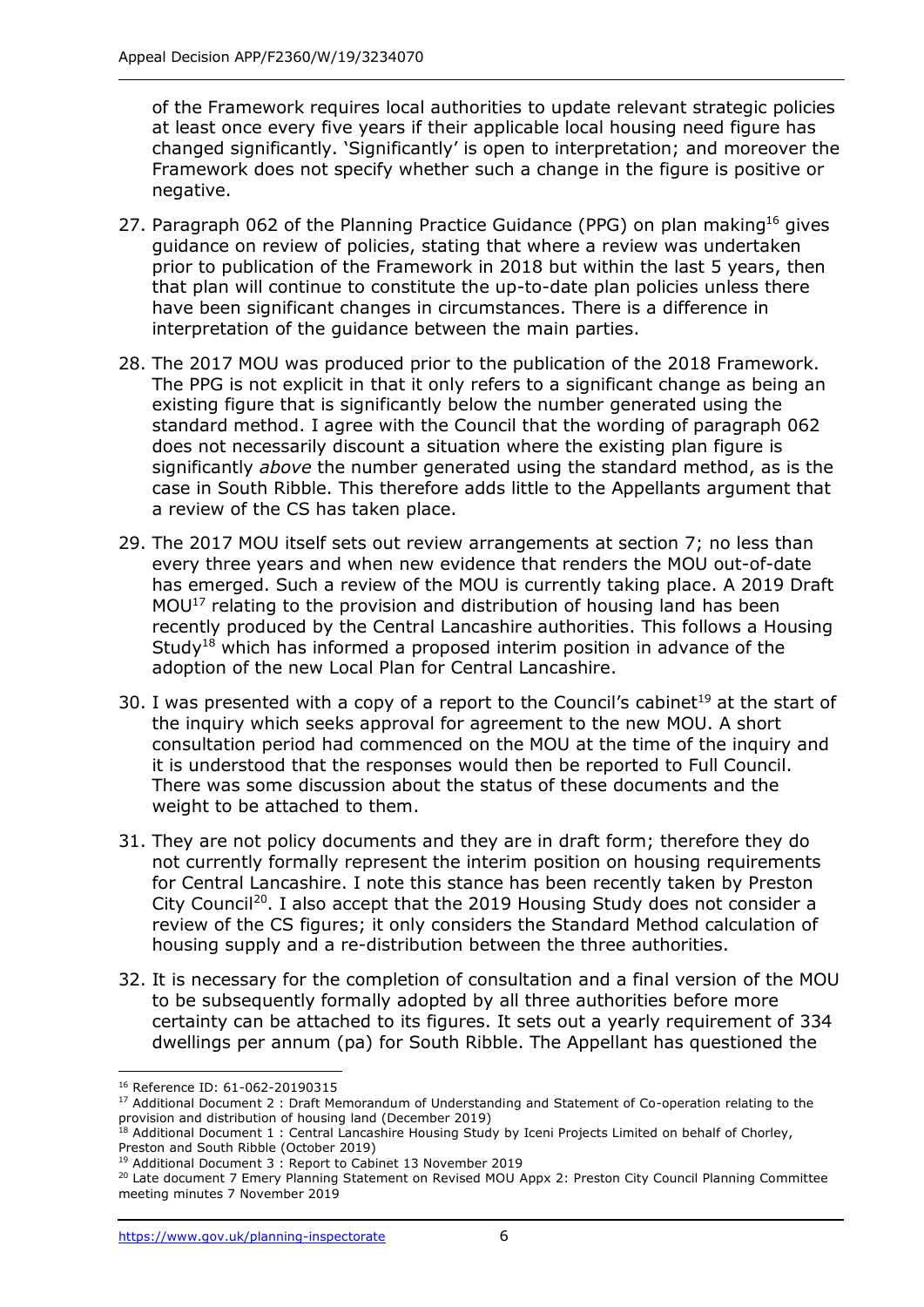adequacy of the 2 week consultation. However, this is not a matter for this Section 78 appeal to consider. Nonetheless these documents are a material consideration.

- 33. I am mindful that if Preston and Chorley applied the standard method (not the draft re-distributed figure) to their housing requirement now, Preston would be able to demonstrate a five year supply and Chorley would not. This inconsistency in the way the three Central Lancashire Authorities are currently making decisions relating to housing (together with with the age of the CS, current consultation on Issues and Options for a new Central Lancashire Local Plan, and the introduction of the standard method) have plainly contributed to current events where the three authorities are consulting on a revised MOU to provide more clarity in decision making.
- 34. I am also conscious that my conclusions in respect of the housing supply requirement for South Ribble may have consequences for decision making by the neighbouring authorities. Convincing arguments have been made by the Appellants for retaining the current CS housing requirement in view of the redistribution which may potentially result from this, but undue reliance seems to be placed on what the two other authorities are currently doing and how the use of the Standard Method will affect them. This is a matter for their own decision making and for the emerging Central Lancashire Local Plan in carrying out a full review of housing policies.
- 35. No matter what the outcome of the 2019 MOU consultation and timing for its final publication, the figures contained within it and the distribution between the authorities would be an interim position. The production of the new Central Lancashire Local Plan is at an early stage with consultation on Issues and Options. It is for that review to fully consider the provision and distribution of new homes in the area. Indeed the Issues and Options document states '*it is likely that the number of homes we must deliver for this plan period of 2021- 2036 will be different to our existing policy'* and confirms use of the standard housing method. It also clarifies that the three councils are still looking into the number of homes needed and how they will be spread; '*We will have more information about this when we next consult with our communities'<sup>21</sup>* .
- 36. The Housing Study, albeit not a final report, acknowledges in its introduction that the previously agreed MOU needs to be revisited, and that a robust basis for working to agree an updated level of housing need and its distribution across the HMA is required through an updated MOU. I do not make any attempt to predicate the outcome of the final Housing Study and the current consultation on the draft 2019 MOU. However it is clear to me that the direction of travel by all three authorities is towards the standard method and a re-distribution of the housing requirement based on a range of factors including population, workforce and jobs distribution and constraints (including Green Belt).
- 37. Having regard to paragraphs 33, 73 (and footnote 37) and 212-213 of the NPPF, and the PPG paragraph 062, I conclude that the figure within Policy 4 of 417 dwellings per annum is out-of-date on several counts : i) the strategic policies are over 5 years old; ii) my conclusions that the 2017 MOU (and SHMA leading up to it) did not properly constitute a review; and iii) the 'significant change' resulting from the introduction of the standard method in the 2018

j <sup>21</sup> CD 5.1 Central Lancashire Local Plan Issues and Options Consultation November 2019 para's 3.3-3.7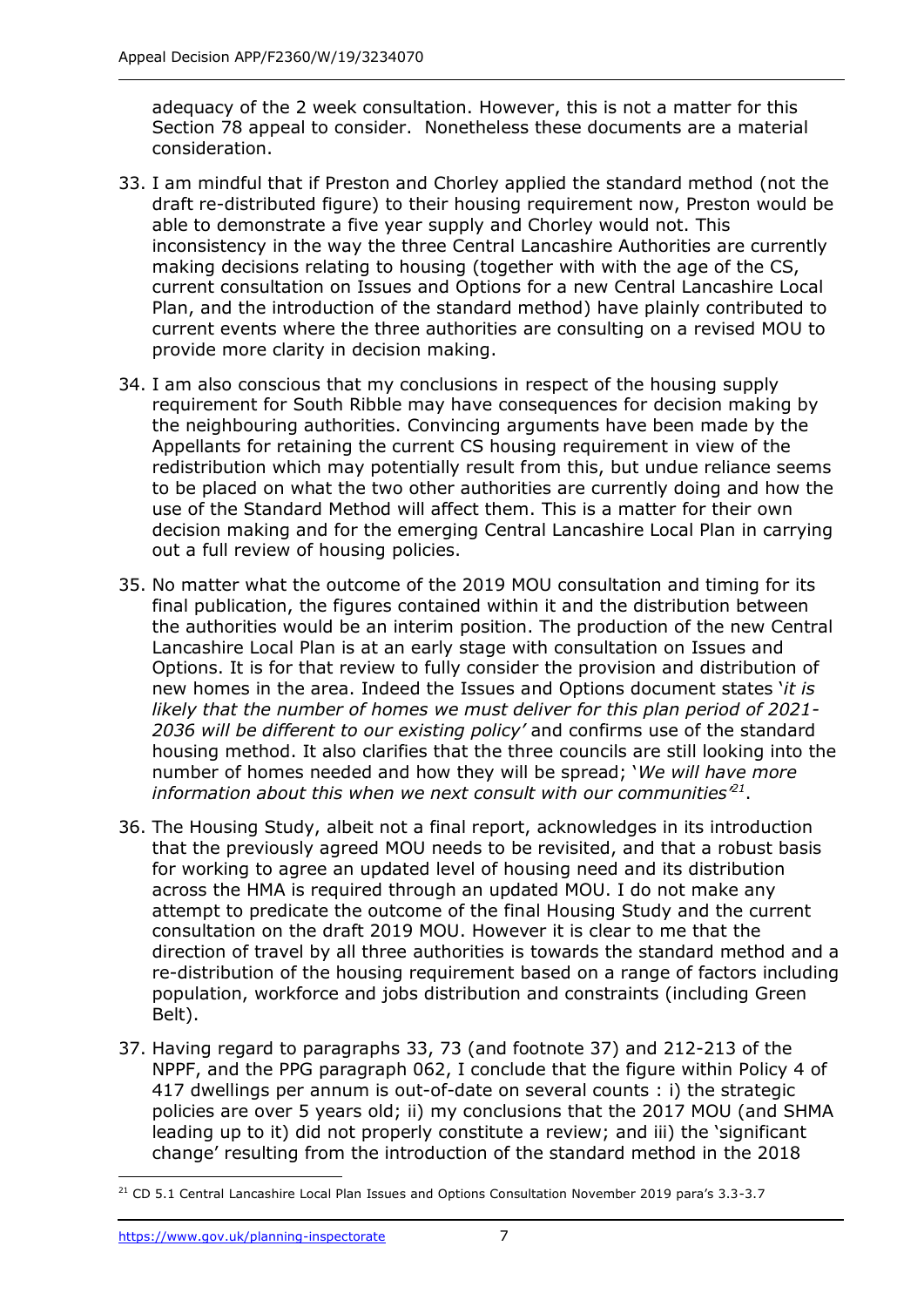Framework and the Council's significantly lower figure arising from the standard method calculation. Additionally, the MOU itself requires review by September 2020; indeed a new version is currently undergoing consultation.

- 38. The Council no longer consider the 2012 CS figure of 417 pa to be a true reflection of the Borough's housing requirement. Conversely, the 216 dwellings pa arising from use of the standard method as put forward in the Council's case may not be a true reflection of their needs either, having regard to the suggested re-distribution set out in the Housing Study and 2019 MOU. These are material considerations to which I give moderate weight.
- 39. Whilst I do not attempt to establish what the final yearly requirement figure for South Ribble should be (216 or 334 or some other figure) - this is a matter for the Central Lancashire authorities to agree in view of the draft status of the new MOU – I conclude that the standard method of calculating local housing need should be used for the purposes of this appeal and this is set out further in the sections below.

#### *Housing Land Supply*

- 40. I have previously highlighted the significant difference in the housing land supply figure between the Council and the Appellant. Prior to the inquiry the Council's figure was 18.5 years, and the Appellant's figure stood at 3.24 years. This gulf in the supply largely results from the starting point of how the housing requirement should be calculated as set out above.
- 41. Differences also arise in relation to 13 allocated sites, and discounts to be made in respect of whether they are deliverable in accordance with the definition in Annex 2 of the Framework and guidance set out in the PPG *Housing and Economic Land Availability Assessment*. Additionally, there is dispute regarding calculation of the windfall allowance.
- 42. As I have already concluded that as CS Policy 4 is more than five years old and has not been reviewed in South Ribble, the housing requirement should be calculated against local housing need using the standard method. As such I do not go any further in considering the housing land supply on the basis of the CS requirement.
- 43. A number of concessions were made by Mrs Harding at the inquiry in relation to a lack of clear evidence on whether the 13 allocated sites are deliverable within five years. Some of the discounts were significant, bringing the Council's original 18.5 year figure down accordingly. The parties agreed that evidence included beyond the base date  $(31<sup>st</sup>$  March 2019) should not be included; i.e. the 'strict approach'. I note that the appeal decisions supplied illustrate that there is no one universally accepted approach in respect of accepting evidence beyond the base date.
- 44. If I were to accept Mr Pycroft's full set of discounts<sup>22</sup>, there would be a deliverable supply of 2,174 homes, resulting in the 5 year supply being just over 10 years using the local housing need requirement. I note that progress on sites such as the Test Track (Local Plan allocation FF)<sup>23</sup> and others has been made since the base date, and if there was a more marginal supply situation I may be persuaded to take the clear post-base date evidence into account.

<sup>-</sup><sup>22</sup> Ben Pycroft Proof of Evidence para's 11.47-11.48

<sup>&</sup>lt;sup>23</sup> Additional Documents 12 and 13 - Test Track decision notice and S.106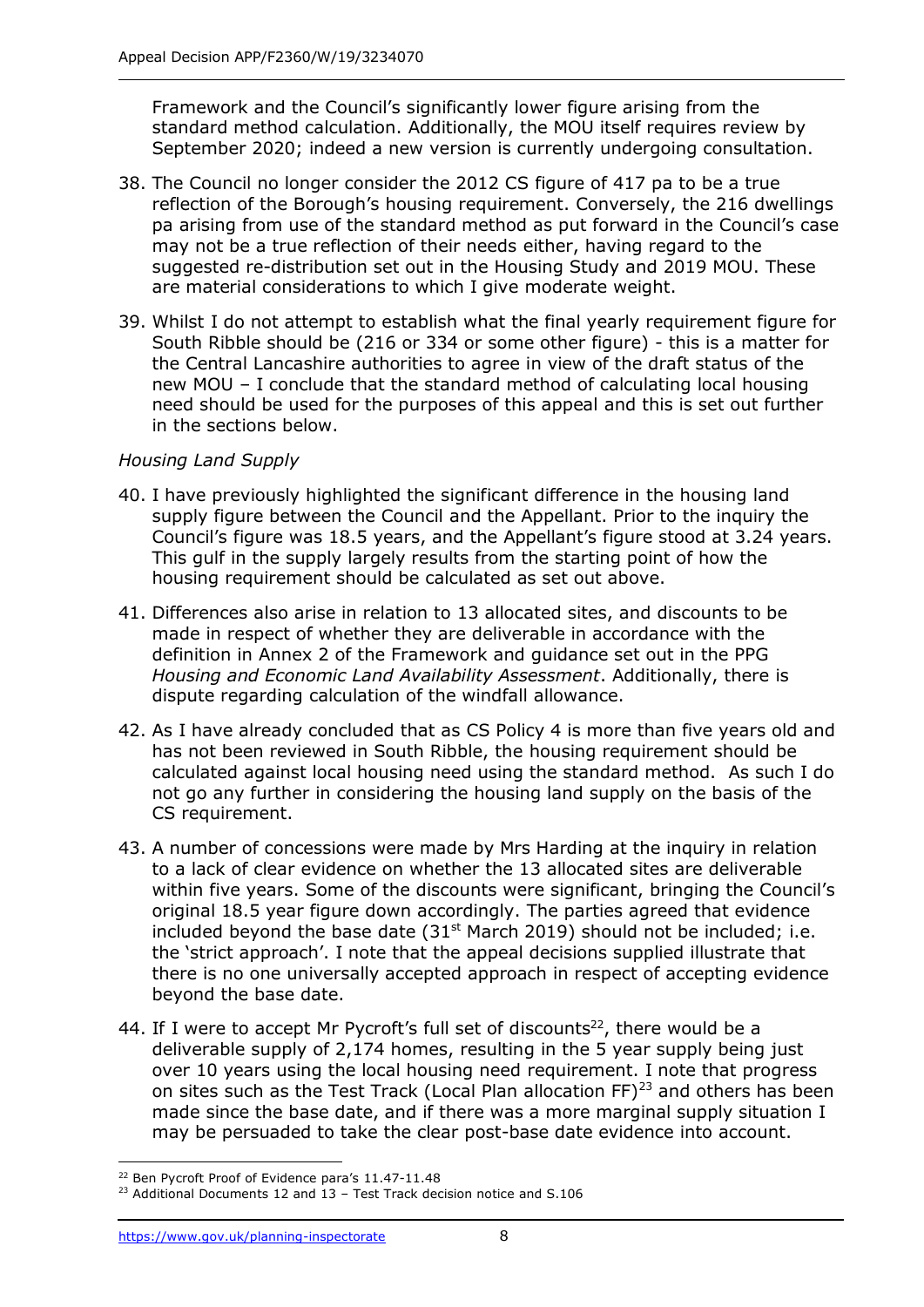- 45. Notwithstanding if I were to use the 'strict approach' to the base date only, the supply would remain at well above five years using the local housing need requirement figure of 216 dwellings pa. Any difference in calculations and evidence on windfall allowances would also make little difference to the supply figure, which is not marginal, therefore I do not go any further into this matter.
- 46. I am mindful that the local housing need figure is currently being reviewed by the three Central Lancashire authorities, as explained above, through the Housing Study and a new MOU. The Council do not put forward this higher redistributed figure of 334 dwellings pa, due to it currently being a draft figure. Nonetheless, Mrs Harding agreed that the 216 pa figure she relies on does not represent a 'true reflection' of South Ribble's housing requirements. Indeed it is a minimum, and I have regard to the Government's aim to significantly boost housing supply as set out in paragraph 59 of the Framework.
- 47. Whilst I give the Housing Study and 2019 MOU limited weight given that consultation has not been completed and the 2019 MOU is unlikely to be formally adopted prior to my decision, for completeness I set out below what the 5 year supply would be if the higher re-distributed figure of 334 pa were to be utilised, compared to the local housing need figure of 206 pa currently relied on by the Council.

|   | Requirement                                                         | <b>Local Housing</b><br><b>Need</b> | <b>Redistributed</b><br><b>Local Housing</b><br><b>Need (2019</b><br>MOU) |
|---|---------------------------------------------------------------------|-------------------------------------|---------------------------------------------------------------------------|
| A | Annual Requirement                                                  | 206                                 | 334                                                                       |
| B | Past Shortfall at 31 <sup>st</sup> March 2019                       | 0                                   | 0                                                                         |
| C | Amount of past shortfall to be<br>addressed in the five year period | $\overline{0}$                      | 0                                                                         |
| D | Total five year requirement (A $\times$ 5<br>$+ C$                  | 1030                                | 1670                                                                      |
| E | Requirement plus 5% buffer ( $D +$<br>$5%$ )                        | 1082                                | 1754                                                                      |
| F | Annual requirement plus buffer (E /<br>5 years)                     | 216                                 | 347                                                                       |
|   | <b>Supply</b>                                                       |                                     |                                                                           |
| G | Five year supply $1st$ April 2019 to<br>31st March 2024             | 2174                                | 2174                                                                      |
| H | Years supply (G/F)                                                  | <b>10.06 years</b>                  | 6.27 years                                                                |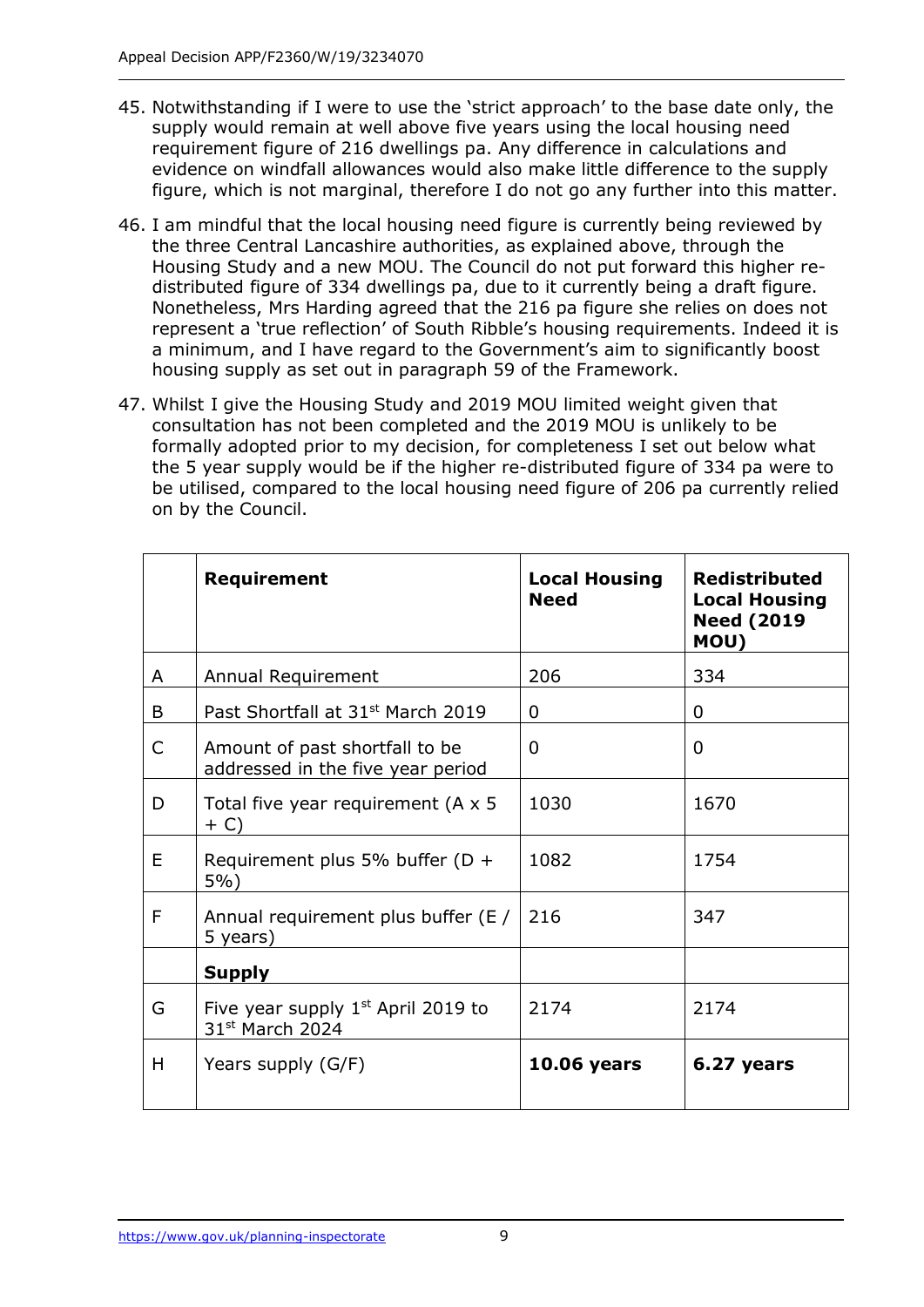- 48. It is evident to me that whichever figure is used, the supply figure would be well in excess of five years. Importantly, I have based this on the worst case scenario – i.e. if I were to accept all the discounts suggested by Mr Pycroft, and if I take the 'strict approach' of excluding any evidence after the base date.
- 49. Consequently, on the basis of what I have heard I am satisfied that the Council is currently able to demonstrate a five year supply of deliverable housing land, albeit that it would not be as high as originally calculated. The tilted balance is therefore not engaged by virtue of a failure to demonstrate sufficient housing land provision.

## *Safeguarded Land*

- 50. It is common ground that the appeal proposals are contrary to Policy G3 of the SRLP. The Policy requires such land to remain safeguarded and not designated for any specific purpose within the plan period. After identifying 5 different areas of safeguarded land in the Borough, including S3, it specifies that existing uses will for the most part remain undisturbed during the plan period or until the plan is reviewed. Finally, it states that planning permission will not be granted for development which could prejudice potential longer term comprehensive development of land.
- 51. Paragraph 213 of the Framework indicates that due weight should be given to policies according to their degree of consistency with the Framework. Paragraph 139(c) of the Framework states that where necessary development plans should identify areas of safeguarded land between the urban area and the Green Belt in order to meet longer-term development needs stretching well beyond the plan period. Paragraph 139(d) indicates that planning permission for the permanent development of safeguarded land should only be granted following an update to a plan which proposes the development.
- 52. I attach significant weight to Policy G3 in view of its consistency with the Framework. The proposals are clearly in conflict with the first part of the Policy, as the site forms part of S3 'South of Coote Lane, Chain House Lane, Farriington'. The first part of the final paragraph of the Policy confirms; '*Existing uses will for the most part remain undisturbed during the Plan period or until the Plan is reviewed'*. The SRLP was adopted in 2015, and is well within its 15 year plan period.
- 53. There was some discussion at the inquiry about the wording '*for the most part remain undisturbed'*. I do not accept the Appellant's suggestion that as the site is a only a small part of the overall site S3, its development would not be harmful. I acknowledge that there is some flexibility in Policy G3 but do not accept the Appellant's view that there is not an explicit requirement for the land to remain as it is. Indeed 'most part' does not invite development of such a scale that would be anything other than minor.
- 54. The supporting text to the Policy provides further commentary, and suggests at paragraph 10.36 that the same types of development that would be generally acceptable in the Green Belt would be allowed: '*… some appropriate minor residential development adjacent to other properties would be considered'*. It is my view that this wording is aimed at minor infill development, and 100 dwellings would plainly not constitute this type of development. The proposals would conflict with this particular element of Policy G3.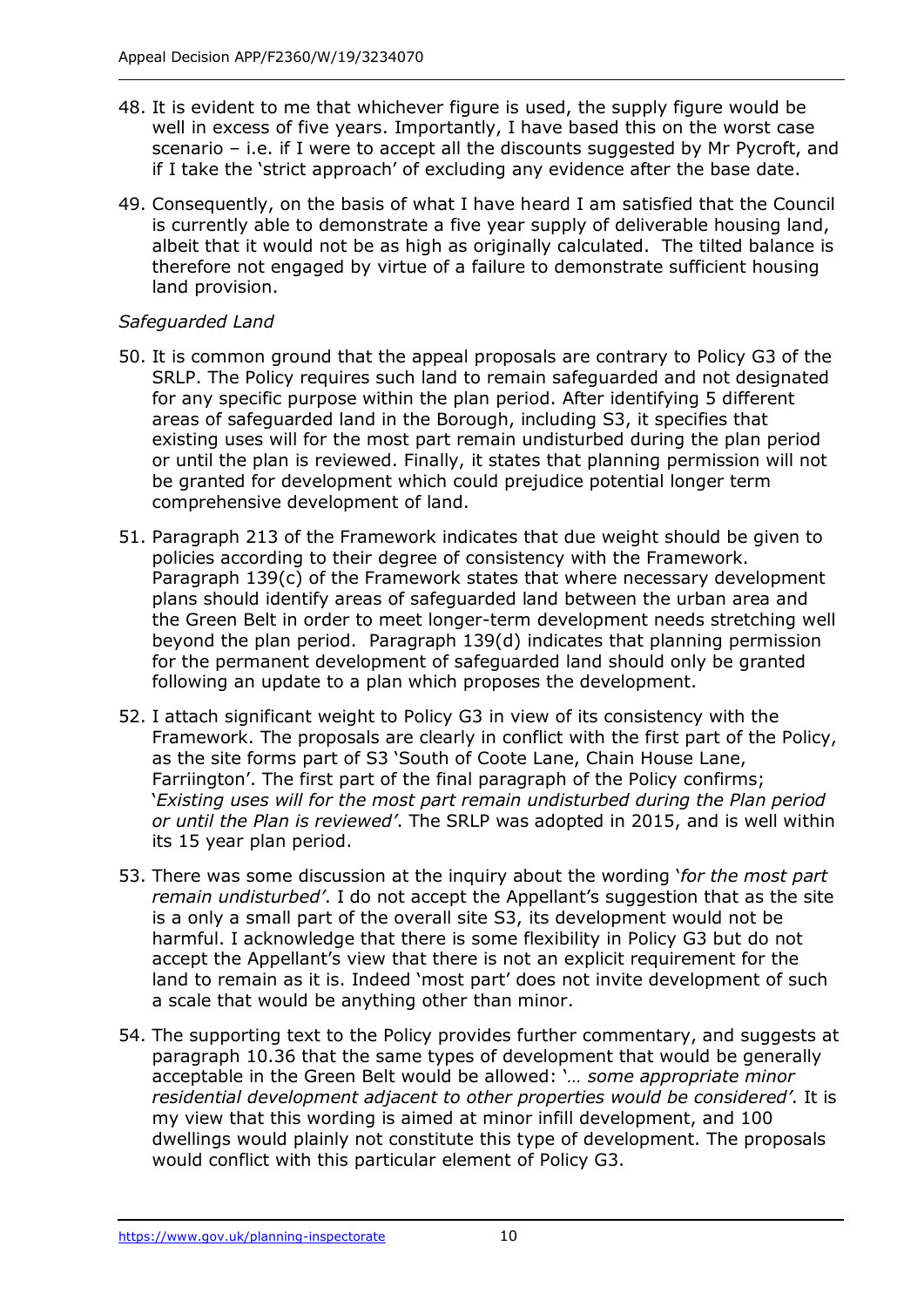- 55. Policy G3 does not mention a lack of five year housing land supply as one of the circumstances in which the safeguarded land could be released for development. Moreover, it does not specify the type of development that it is safeguarded for. The Council put to me that it does not automatically mean the land would ultimately be used for housing, and suggest employment (specifically office) uses as an alternative, or as open space, serving a purpose as a 'green lung'.
- 56. The point about potential employment land was raised in the Coote Lane decision<sup>24</sup> in relation to another part of the same safeguarded site S3. Although a relatively dated decision (2014) and prior to the adoption of the SRLP, Policy G3 remains unchanged in the current Local Plan, and there is little evidence to persuade me to deviate from that Inspector's view.
- 57. I was presented with an update to the Central Lancashire Employment Study<sup>25</sup> at the inquiry which suggests an additional need for employment land including office space over and above the previous employment land study published in 2017. It is not site specific, and by no means suggests the appeal site or any safeguarded land should be released for such use. However it lends some weight to the Council's case in that if the site were to be released for development whether as part of a Local Plan review or some other circumstance, it does not necessarily follow that it would wholly be used for housing.
- 58. I concur with the Appellant that the appeal site is a relatively small part of the larger S3 safeguarded land, and if such different uses were deemed appropriate there is other land which could be utilised. Notwithstanding this, it is not for this Section 78 appeal decision to determine what might be an appropriate alternative use, whether as employment, green space or some other use.
- 59. The second part of the final paragraph of Policy G3 goes further in stating that; '*Planning permission will not be granted for development which would prejudice potential longer term, comprehensive development of the land'*. This is the basis for the second reason for refusal.
- 60. In response to this reason for refusal the Appellant provided a joint illustrative masterplan<sup>26</sup>, which followed their discussions with Homes England, the landowners of the remainder of the part of S3 between Chain House Lane and the railway line. I note that Homes England have withdrawn their objection to the proposals subject to conditions.
- 61. The Council and interested parties queried why planning permission was not applied for in relation to the whole area of land to enable a comprehensive scheme. However, any future plans for adjoining land are not part of the appeal proposals before me.
- 62. The joint illustrative masterplan shows that vehicular and pedestrian/cycle links could provide access to adjoining land. The condition suggested by Homes England seeks to ensure access to their land remains unfettered. Nonetheless,

<sup>-</sup> $24$  CD 7.7 : APP/F2360/A/13/2202973 Coote Lane, Farington - Para. 18

<sup>&</sup>lt;sup>25</sup> Additional Document 14 : Central Lancashire Employment Land Study - Objectively Assessed Needs Update 2019 (April 2019)

<sup>&</sup>lt;sup>26</sup> Stephen Harris Proof of Evidence Appx SH1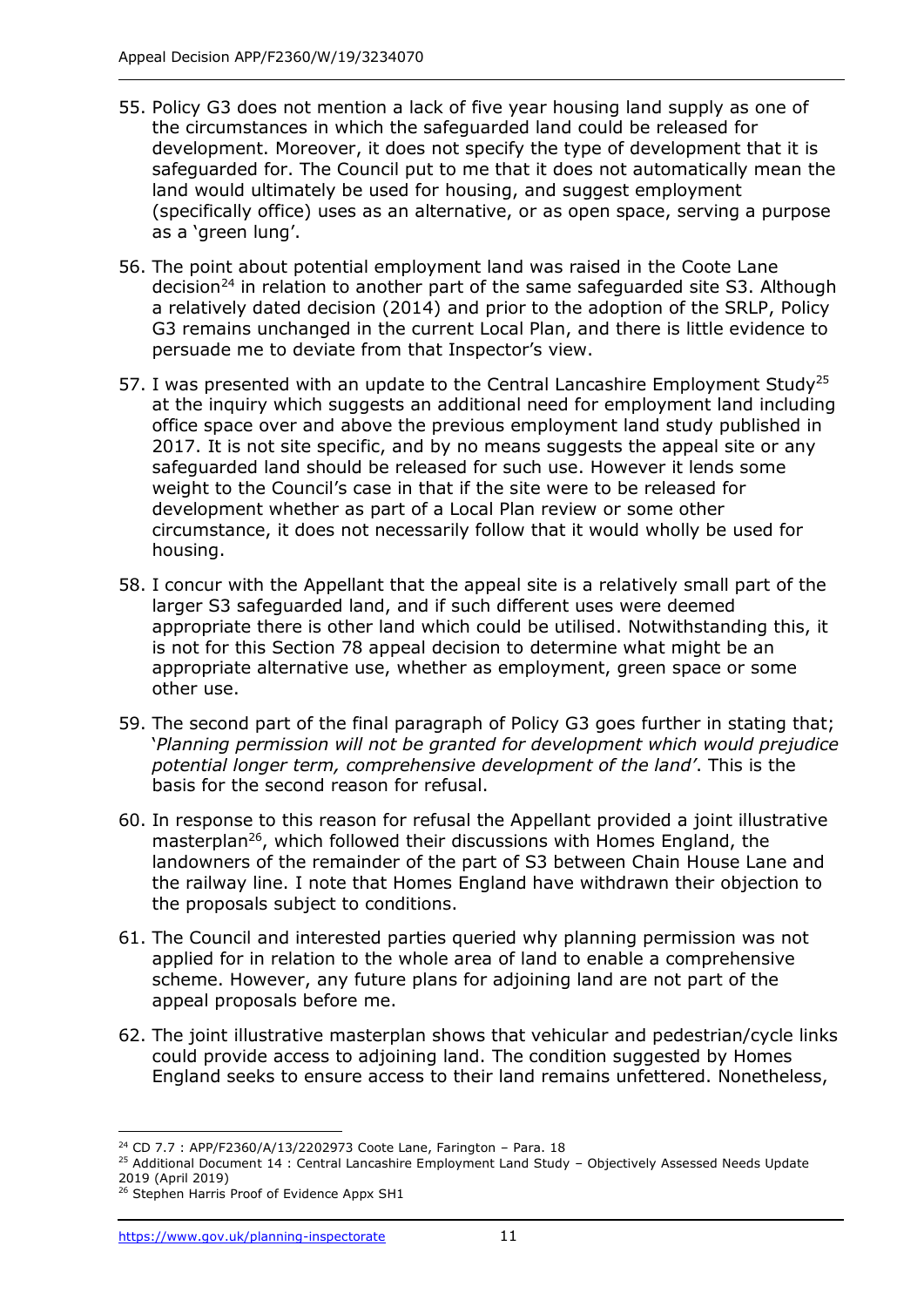the plan is purely illustrative and has not been agreed by the Council nor been subject to public consultation, nor does it include the entirety of S3.

- 63. I viewed the remaining part of S3 (Coote Lane) on my unaccompanied site visit prior to the inquiry and I agree with the Appellant that Coote Lane and Chain House Lane, separated by the railway line, are discrete parts of S3 which could be developed independently. This corresponds with the position taken by the Inspector within the Examination Report into the SRLP in 2015<sup>27</sup>. The sites are both physically and visually severed by Church Lane and the railway line.
- 64. It would be a matter for the Council in relation to any future wider proposals and/or Local Plan review whether to require a Masterplan for the entirety of S3. The Council have aspirations for stronger placemaking and effective engagement with communities as required by paragraph 124 of the Framework, and for seeking to ensure the opportunity to plan for future infrastructure needs. I note this point was raised in paragraph 48 of the aforementioned Examination Report, where the Inspector stated '*… one of the benefits of promoting a comprehensive development of the larger allocated and safeguarded sites is that they would provide the opportunity to plan to meet the need for essential infrastructure improvements. Piecemeal development of smaller parcels of land within the overall site allocation is unlikely to provide the same opportunity'*.
- 65. I would agree with the Local Plan Inspector's position in respect of the wider S3 safeguarded site which is of a significant scale. There is no evidence before me to suggest that 100 dwellings alone would warrant contributions to, for example, local education provision and a nearby railway crossing at the present time (or that such contributions would meet the tests in paragraph 56 of the Framework). Nonetheless in its entirety the development of the wider S3 site could have implications for local infrastructure and services. In the interests of effective placemaking and efficient infrastructure delivery, any identified improvements may need to be funded and planned comprehensively and piecemeal development is unlikely to achieve this.
- 66. The Council's aspiration to comprehensively plan for S3 in its entirety via an agreed masterplan would meet the Government's objectives to engage with local communities and set out a clear design vision and expectations. They have a proven track record of masterplan requirements for the major allocated development sites in the Borough (including allocation EE 'Pickerings Farm' opposite the site). A comprehensive masterplan can also aid in provision for any necessary infrastructure improvements, open space and so on. Whilst the Appellant's joint Masterplan is a useful illustrative plan to show how this part of S3 may be developed comprehensively in the future in terms of access links, it does not address these other important points of wider infrastructure provision and links within the wider area.
- 67. Another concern of the Council in relation to the lack of comprehensive development relates to the location of the site distanced from the existing urban area. They state that consideration should first be given to the part of S3 which is closest to the urban pattern rather than pockets of safeguarded land in isolation. The Appellant contends that the site is accessible to local services and public transport, setting out a range of distances in the evidence.

<sup>-</sup> $27$  CD 4.3 : Report on the Examination into the Site Allocations and Development Management Policies Development Plan Document (June 2015) – para. 48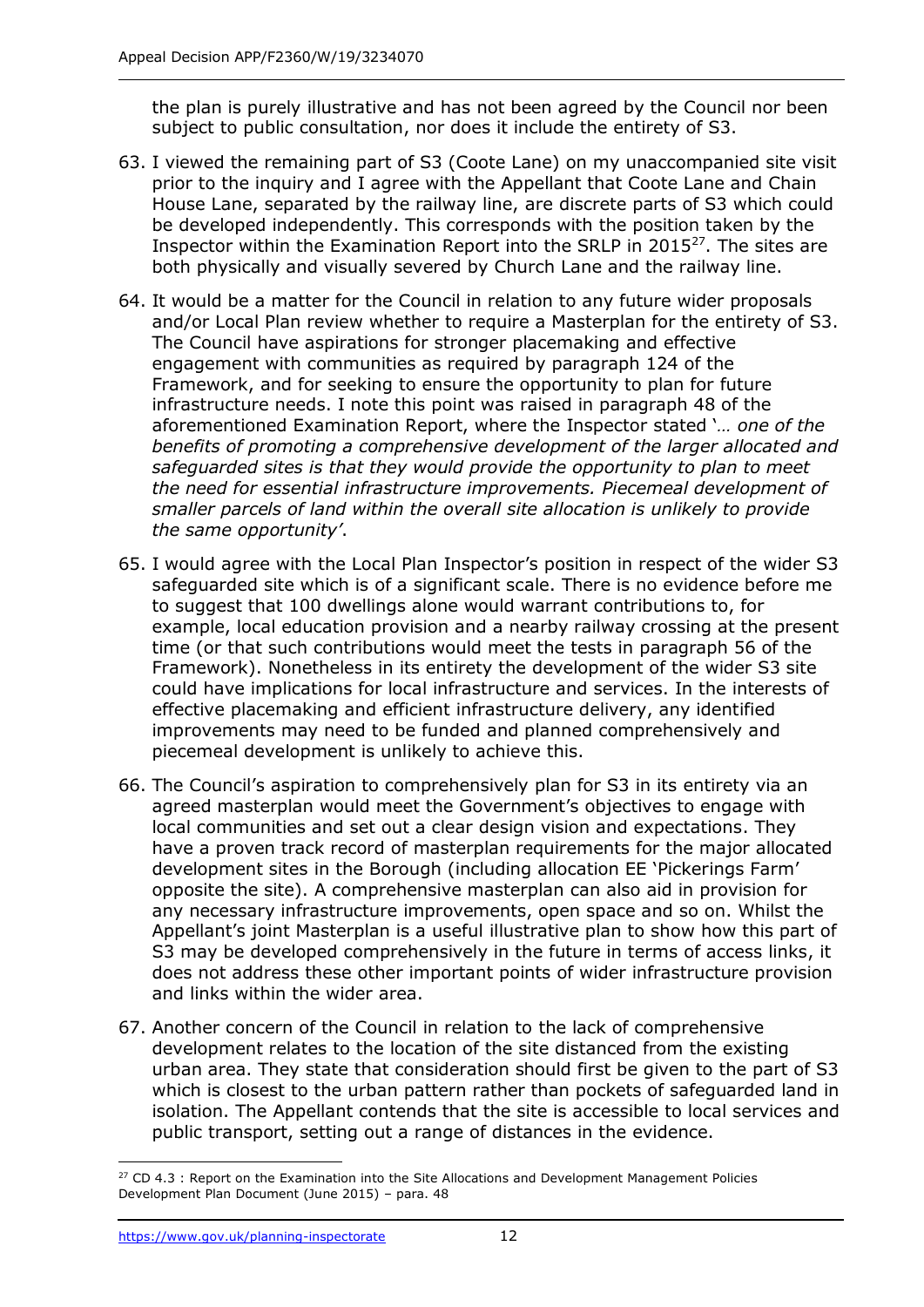- 68. The site is around 1.6km from Lostock Hall, which has a range of shops and services and a railway station. Whist walking or cycling this distance may be possible for some people, and the routes are relatively direct, I consider it unlikely that a good proportion of future residents of the site would do so. On this point, I have had regard to the comments from interested parties who raised issues regarding the narrow roads and inadequate footways, the slope of the railway bridges and feeling unsafe when cycling which adds weight to this view.
- 69. There is a bus stop alongside the site with hourly services to Preston and Chorley. Interested parties told me that these services are not useful to them as they do not go to more local destinations and finish too early. Nonetheless a bus service to larger conurbations exists and I acknowledge the Section 106 Agreement which provides for a contribution towards the bus service and cycle parking enhancements at Lostock Hall railway station - these are positive benefits of the proposals. Such factors do not however outweigh my concerns regarding piecemeal development and the location of the site distant from the edge of the existing urban area.
- 70. I agree with the Council that the Coote Lane section of S3 is better related to the existing urban edge than the appeal site. An overall Masterplan for S3 in its entirety would assist in appropriate phasing so that land closest to the existing settlements could be developed first.
- 71. Development of the appeal site in isolation, in advance of the remainder of adjoining and nearby land forming S3 would result in harm in this respect. In coming to this conclusion I have had regard to the existing ribbon development along Chain House Lane, and acknowledge that over time the area will become more built up once development commences on the Pickerings Farm allocated site opposite commences. Nonetheless, the development of the appeal site alone would represent a disconnected pocket of housing in this otherwise currently undeveloped area.
- 72. I acknowledge that, with the suggested conditions<sup>28</sup>, the development of the site would not preclude highway and pedestrian/cycle links to adjoining land and in this respect would not prejudice these technical aspects of longer term, comprehensive development of the land (whether for housing or other uses). However, it would not establish a strong sense of place nor optimise the site's potential to accommodate and sustain an appropriate amount and mix of development and support local facilities and transport networks, contrary to section 12 of the Framework in achieving well-designed places. It also fails to represent effective community engagement, and to take the opportunities available for improving the character and quality of an area and the way it functions.
- 73. Appeal decisions have been put to me relating to safeguarded land both in the Central Lancashire area and elsewhere. However, none of them are directly comparable in terms of the housing land supply coupled with the current local and national policy situation. In those cases relating to the Leeds Unitary Development Plan<sup>29</sup>, the plan period had ended with no up to date adopted development plan being in place, together with a shortfall of housing land

<sup>-</sup> $28$  Catherine Lewis Proof of Evidence and Additional Document 16 - Revised condition 19

<sup>29</sup> CD 7.1, 7.3, 7.4 and 7.5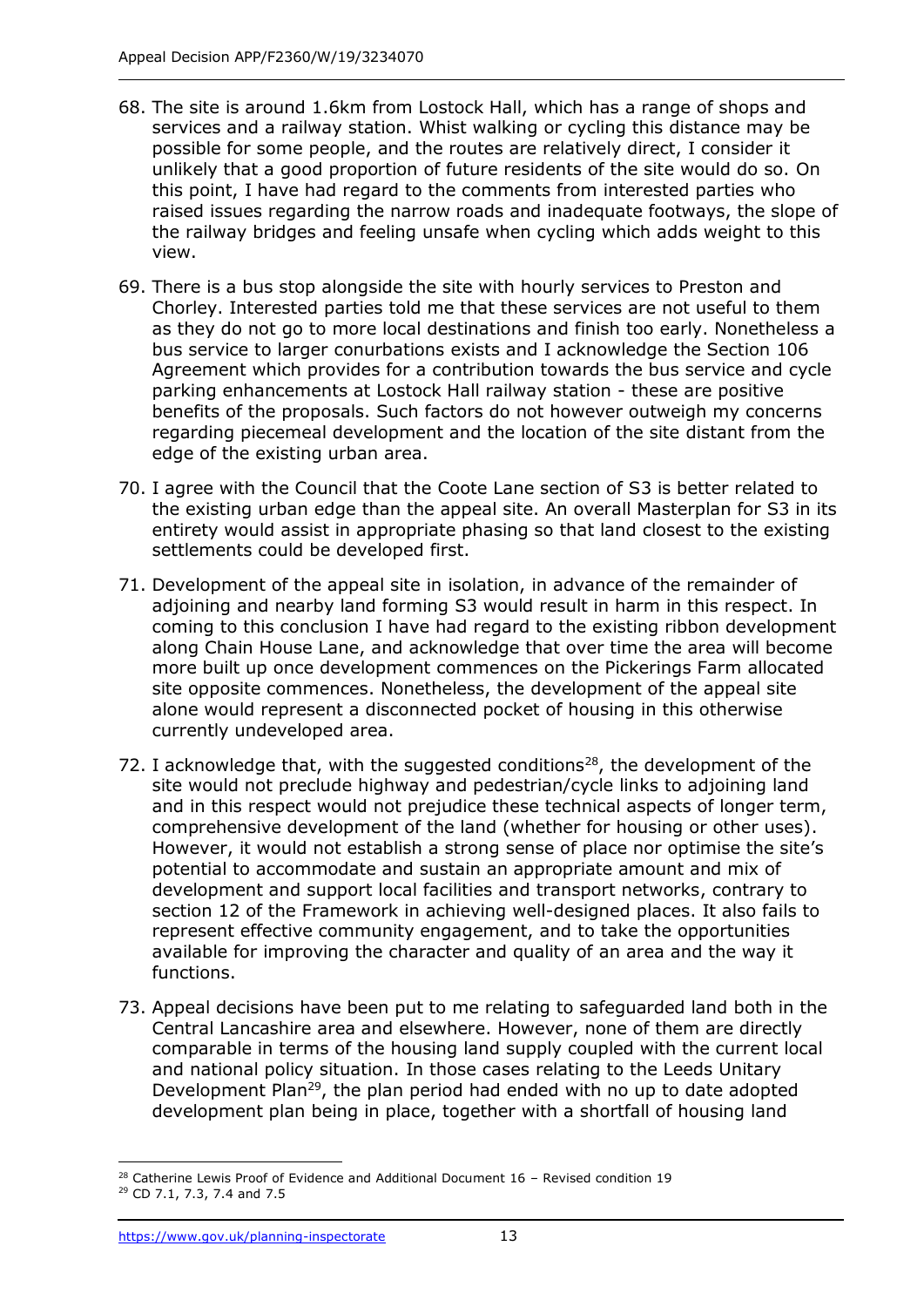rendering the 'protected area of search' policy out-of-date and I therefore find them of little relevance to this appeal.

74. The proposed development would be contrary to Policy G3 of the 2015 SRLP both in regard to its requirement to ensure existing uses for the most part remain undisturbed during the Plan period (or until the Plan is reviewed), and in terms of prejudice to potential longer term, comprehensive development of safeguarded land within which the appeal site is located. In turn the proposals are also contrary to paragraph 139 and section 12 of the Framework. I do not consider that this harm could be overcome by the suggested conditions or the Section 106 Agreement.

## **Other Matters**

- 75. I heard evidence from several interested parties at the inquiry, including 'Say No to Chain House Lane', and I have also carefully considered the numerous written representations submitted during the planning application process and for the appeal. Issues raised relate primarily to impact on area character and appearance, highway safety and traffic issues, drainage and flooding, trees, wildlife, pollution, and lack of local infrastructure and services. The appellant's evidence sets out how such issues have been considered in the proposals, and proposes mitigation via planning conditions and a Section 106 Agreement. Whilst I have had regard to the matters referred to, they do not give rise to harm which weighs significantly against the proposals.
- 76. I note that the statutory authorities and other consultees have not raised objections, including Lancashire County Council as the local highway authority Should outline permission be granted such matters could be resolved at reserved matters stage, and by imposition of appropriate conditions and Highway Agreements.
- 77. The Council clarified in evidence that the second reason for refusal in its suggestion of 'prejudice' relates to Policy G3 and comprehensive development of the wider area of safeguarded land only. This is quite separate to the prematurity point set out in paragraph 49 of the Framework in terms of undermining the plan-making process. There is no harm to the emerging review of the Central Lancashire Local Plan.
- 78. The City Deal<sup>30</sup> is frequently referred to by the Appellants relating to aims to boost the housing supply in the area. However, the City Deal is not part of the Development Plan; rather it assists in supporting investment into infrastructure delivery programme for Preston, South Ribble and Lancashire. It has ambitious targets for housing delivery, related to employment and infrastructure delivery. Whilst it is briefly referred to in the SRLP foreword, I give it limited weight given that it is not embodied in policy and is currently undergoing a mid-term review which raises some uncertainty over its continuation.
- 79. The evidence of Mr Harris highlights that CS Policy 4 allows for a series of 'contingency options' identified in the performance monitoring framework $31$ should there be a shortfall in housing delivery. Likewise, there are contingency actions set out within the SRLP<sup>32</sup> in the event that a shortfall arises. Mr Harris suggests that releasing safeguarded sites is the only method of addressing a

 $\overline{a}$ <sup>30</sup> Ben Pycroft Proof of Evidence Appx BP2-K - City Deal : Business and Delivery Plan 2017/20

<sup>&</sup>lt;sup>31</sup> Central Lancashire Core Strategy Appendix D

<sup>&</sup>lt;sup>32</sup> South Ribble Local Plan Appendix 7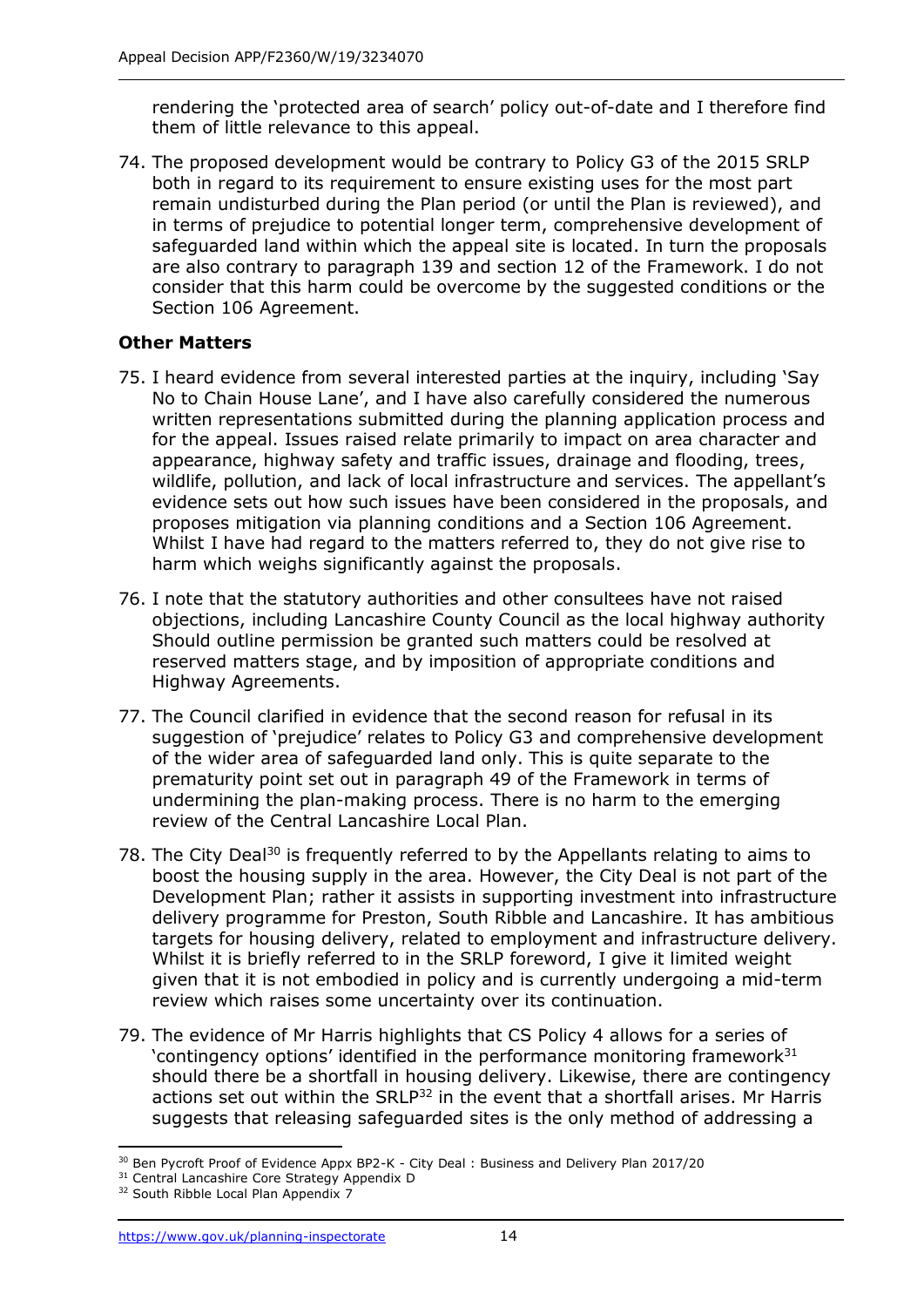shortfall in supply; that it is a logical approach to providing much needed housing and the options set out in the performance monitoring frameworks in both plans would not assist.

- 80. I do not agree with this stance. There is no provision in the development plan for releasing safeguarded land as a contingency action. It is not an 'appropriate management action' as set out in part (b) of Policy 4. Reading the development plan as a whole, such an action would be contrary to its own policy in relation to safeguarded land. Policy G3 is implicit in that land should remain safeguarded during the plan period or until the plan is reviewed; it does not cite a shortfall in housing supply either within the policy or supporting text.
- 81. Whether the Council is sufficiently monitoring their plan and taking any of the contingency actions set out in the performance monitoring framework is a matter which is not one for me to deliberate on in this Section 78 appeal. In any case I have already concluded that the Council can demonstrate a five year housing supply.
- 82. The parties in this appeal have referred to numerous appeal decisions which have been provided to support their respective cases. Whilst I have had due regard to them, appeal decisions on other sites rarely bring identical policies and material considerations. None of the appeal decisions brought to my attention have had a determinative influence on my consideration of the appeal case.
- 83. I have had regard to the list of agreed conditions and the Section 106 Agreement which makes provision for 30% affordable housing and on-site public open space, and contributions to off-site play space, mobile speed indicator devices, cycle lockers at a local railway station, and travel plan monitoring. I am satisfied that the agreement would accord with the tests set out in the Community Infrastructure Levy Regulations and have had regard to its' provisions in the consideration of this appeal however the S.106 and conditions do not alter my conclusions in respect of this appeal.

## **Planning Balance and Conclusion**

- 84. I have identified conflict with Policy G3 of SRLP. Together with Policy 4 of the CLCS, these two policies within the development plan are the most important for determining the appeal. I now assess whether they should be considered to be out-of-date for the purposes of paragraph 11(d) of the Framework.
- 85. Policy 4 is contained within a plan which is more than five years old, but this strategic policy is not out-of-date simply because of its age. I conclude that it is out-of-date due to the significant change identified above; the publication of the Framework in 2018 which introduced at the standard method, and the significant difference in the housing requirement generated by that calculation for local housing need.
- 86. It is common ground between the parties that the appeal proposals are contrary to Policy G3 and that it is compliant with paragraph 139 of the Framework, however evidence differs as to whether it is out-of-date for the purposes of paragraph 11(d) of the Framework. I have concluded that the Council can demonstrate a five year supply of deliverable housing sites by virtue of use of the standard method for the housing requirement, therefore Policy G3 is not rendered out-of-date for that reason.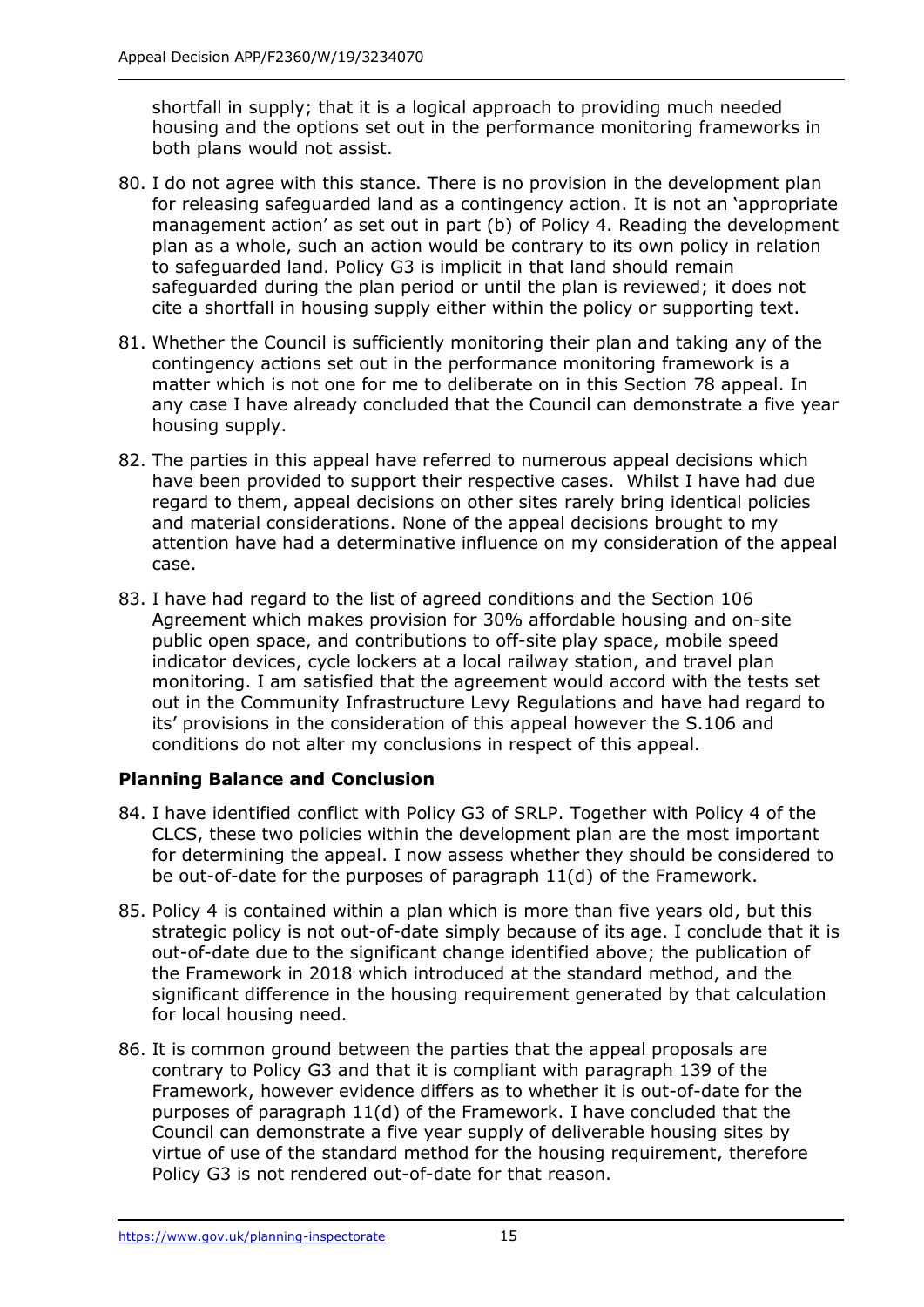- 87. There was some discussion at the inquiry as to whether Policy G3 would be out-of-date for other reasons. I do not agree with the premise that Policy G3 becomes out-of-date purely because of the distributional consequences that would arise across the Central Lancashire HMA as a whole if all three authorities were to apply the standard method. Such a situation is not one which is referred to in the Framework or PPG as rendering this type of policy out-of-date.
- 88. Moreover, whilst I have given limited weight to the Housing Study and the 2019 draft MOU, the re-distribution which is suggested within the documents is not 'radical' as suggested by Mr Fraser. I note that the re-distribution recommended in the Housing Study is based on a reasonable set of criteria including jobs, population, and affordability as well as Green Belt constraints. The recommended share of the housing requirement<sup>33</sup> of 27.5% for Chorley, 40% for Preston and 32.5% for South Ribble is not significantly different from the current CS distribution of 31.1 %, 37.8% and 31.1% respectively. Distributional consequences do not weigh heavily in giving me reason to conclude that the policy is out-of-date.
- 89. This is a small basket of policies for determination of the appeal, nonetheless Policy G3 prevails as the most important, indeed it is the only policy specified in the reasons for refusal relating to the main issues. Taken as a whole, there is conflict with the development plan.
- 90. Consequently, this is a case in which the tilted balance is not engaged. The most important development plan policy is not out-of-date and the Council is able to demonstrate a five year supply of deliverable housing land.
- 91. I therefore carry out a standard planning balance in relation to the development proposals before me, with the starting point arising from Section 38(6) of the Planning and Compulsory Purchase Act 2004 which requires that applications for planning permission be determined in accordance with the development plan, unless material planning considerations indicate otherwise.
- 92. The proposals would assist in the Government's objective of significantly boosting the supply of new homes and as the Appellant is a housebuilder and there are relatively few physical site constraints, they could come forward without unnecessary delay. Another social benefit which weighs in favour of the development is the provision of 30% affordable housing.
- 93. Economic benefits include employment during construction, additional spending in the area by the new residents, the payment of New Homes Bonus and additional Council Tax revenue. Social and environmental benefits would arise from the provision of public and private amenity space as well as additional landscaping.
- 94. Public transport and cycle parking contributions are included in the S.106, and conditions require off-site highway improvements. Whilst these may benefit the wider area they are nonetheless necessary to mitigate the increase in traffic arising from the development. Therefore I give little weight to these factors in the overall balance.

j <sup>33</sup> Central Lancashire Housing Study by Iceni Projects Ltd (October 2019) - Table 4.12 page 24.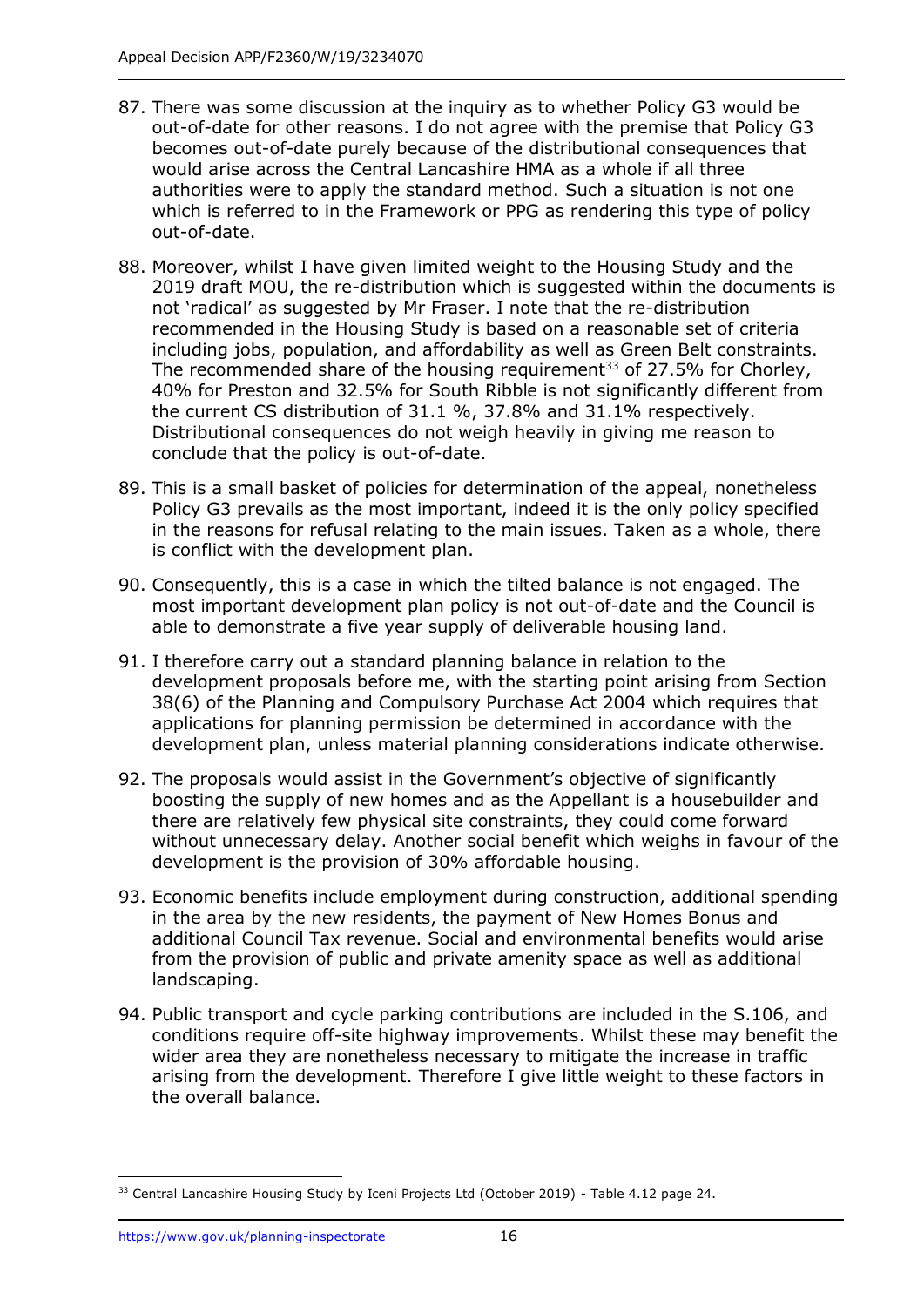- 95. The majority of these benefits are generic and no more than would be expected from any major housing development, and as such they attract limited positive weight. The benefits do not address the fundamental issue of the site's location within safeguarded land and the harm which would result from the prejudice to potential longer term comprehensive development of the land. Taken together they would not outweigh the conflict with the development plan when taken as a whole.
- 96. For the reasons given above I conclude that the appeal should be dismissed.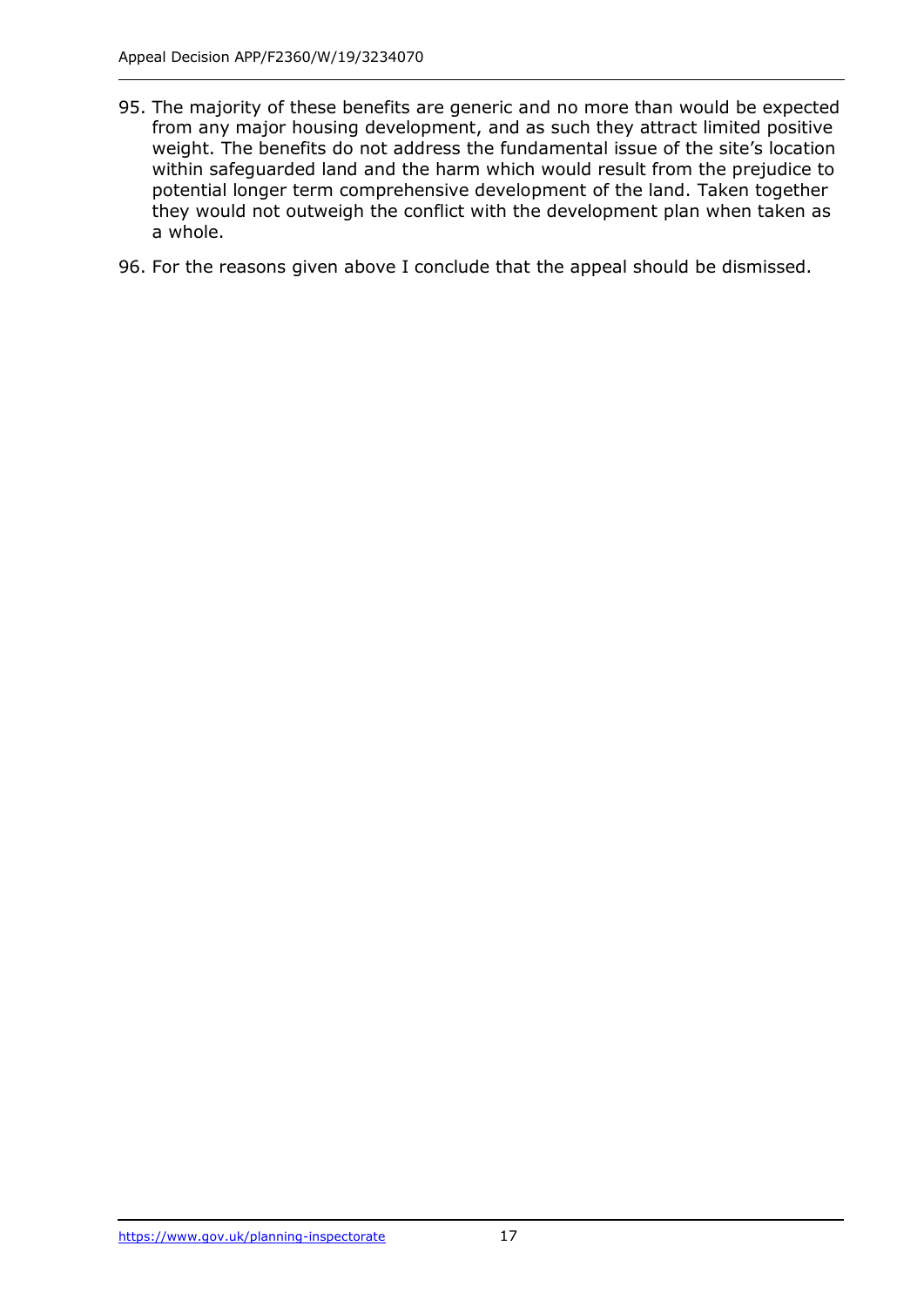#### **APPEARANCES**

## FOR THE LOCAL PLANNING AUTHORITY:

| Mr Alan Evans                                   | of Counsel instructed by David Whelan, Solicitor<br>for South Ribble Borough Council |  |  |
|-------------------------------------------------|--------------------------------------------------------------------------------------|--|--|
| He called:                                      |                                                                                      |  |  |
| Mrs Zoe Harding AssocRTPI                       | Planning Policy Officer, South Ribble Borough<br>Council                             |  |  |
| Mrs Catherine Lewis MRTPI                       | Team Leader, South Ribble Borough Council                                            |  |  |
| FOR THE APPELLANT:                              |                                                                                      |  |  |
| Mr Vincent Fraser QC                            | Instructed by Wainhomes (North West) Ltd                                             |  |  |
| He called:                                      |                                                                                      |  |  |
| Mr Ben Pycroft BA (Hons) Dip<br><b>TP MRTPI</b> | Director, Emery Planning                                                             |  |  |
| Mr Stephen Harris BSc (Hons)<br><b>MRTPI</b>    | Director, Emery Planning                                                             |  |  |
|                                                 |                                                                                      |  |  |

INTERESTED PERSONS:

| Local Resident and 'Say No to Chain House Lane'    |
|----------------------------------------------------|
| Farrington Parish Councillor and local resident    |
| South Ribble Borough Councillor and local resident |
| Local resident                                     |
| Local resident                                     |
| Local resident                                     |
|                                                    |